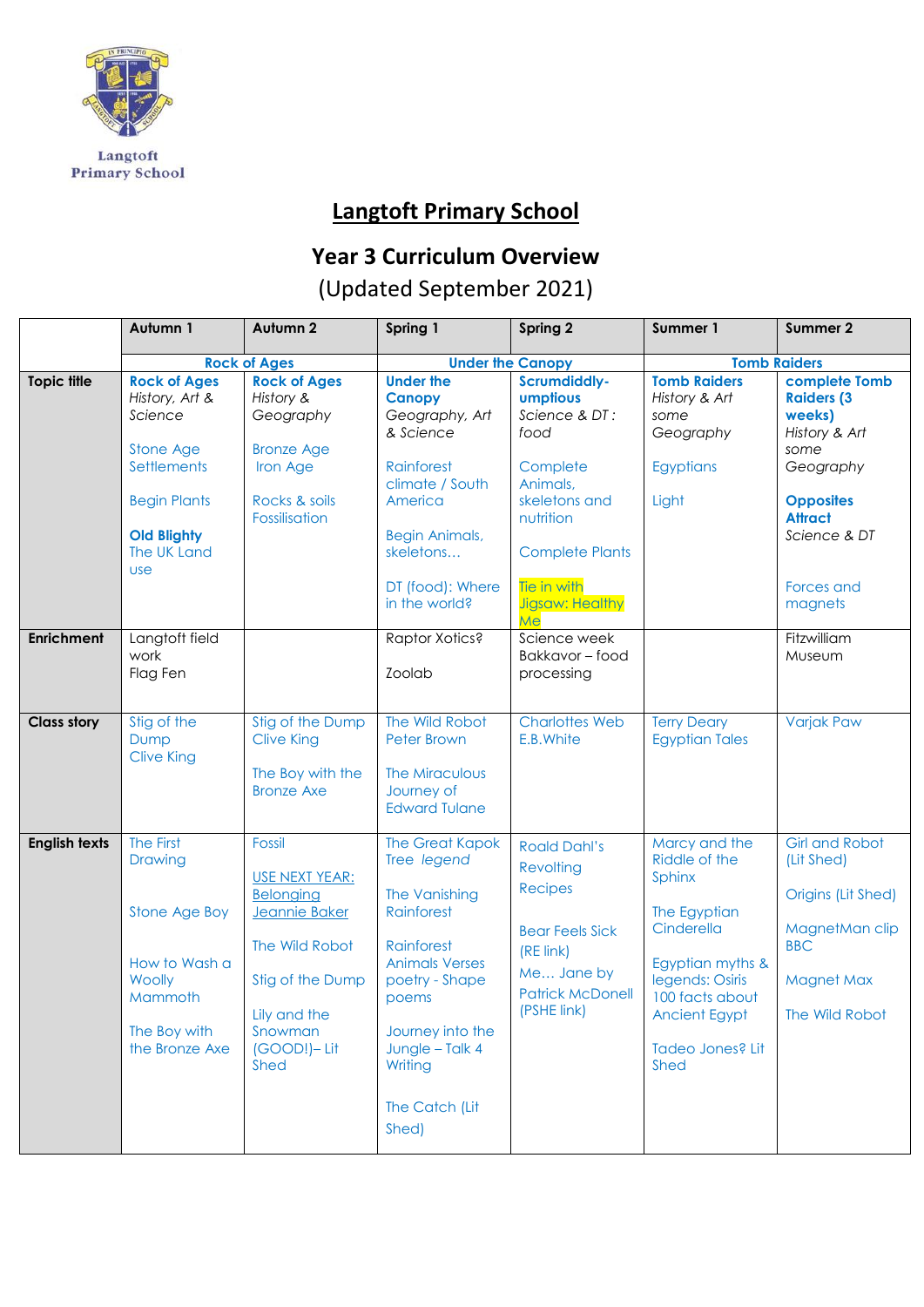| <b>English text</b> | Character                          | Recount - Girl and             | Non                  | Narrative:                          | Recount:                           | <b>Fairy Tales:</b>                    |
|---------------------|------------------------------------|--------------------------------|----------------------|-------------------------------------|------------------------------------|----------------------------------------|
| types:              | description &                      | Robot (Literacy                | Chronological        | rainforest setting                  | postcard and                       | comparing                              |
|                     | Recount: diary                     | Shed)                          | Reports - all        | description                         | setting                            | traditional fairy                      |
| Confirmed /         | - Stone Age                        |                                | about me /           |                                     | description of                     | stories Cinderella                     |
| suggested           | Boy                                | Shape poetry -                 | types of nutrients   | Narrative:                          | the mountain                       |                                        |
|                     | Instructions                       | Robot shape<br>poems-BBC       | Charlie and the      | Playscript: The<br>Great Kapok      | Letter: time                       | Recount: letter<br>writing - Rhodopis  |
|                     | (fictional) -                      | Daily Bitesize                 | Chocolate            | Tree – letters in                   | capsule                            |                                        |
|                     | How to Wash a                      | lessons                        | Factory              | role                                | Letter: Georges                    | Myths and                              |
|                     | Woolly                             |                                |                      |                                     | Seurat                             | legends - The                          |
|                     | Mammoth                            | Literacy Shed -                | Instructions         | Recount: The                        |                                    | Story of Ra:                           |
|                     | cleaning kit                       | Origins                        | (fictional) -        | Vanishing                           | Non-                               | Creation Myth ·                        |
|                     |                                    |                                | Roald Dahl's         | Rainforest                          | chronological                      | Isis and Osiris:                       |
|                     | Fossil - turn the<br>wordless book | Non-<br>chronological          | Revolting<br>Recipes | Rainforest animal                   | report - all about<br>Lincolnshire | Murder and<br>Revenge · Horus          |
|                     | into a written                     | reports - create               |                      | shape poems -                       |                                    | and Set: A                             |
|                     | story                              | your own robot?                |                      | Rainforest poetry                   |                                    | <b>Mythical Murder</b>                 |
|                     |                                    |                                |                      | (book name??)                       |                                    | <b>Plot Continues</b>                  |
|                     |                                    | Narrative -                    |                      |                                     |                                    |                                        |
|                     |                                    | Magnetman                      |                      |                                     |                                    | <b>TOPIC: Recount:</b>                 |
|                     |                                    | $(BBC)$ – create               |                      | TOPIC: Non-                         |                                    | diary writing -                        |
|                     |                                    | own magnetism                  |                      | chronological<br>reports - parts of |                                    | <b>Howard Carter</b>                   |
|                     |                                    | story                          |                      | the rainforest                      |                                    | <b>TOPIC: Instructions</b>             |
|                     |                                    | Narrative: Lily and            |                      |                                     |                                    | - how to mummify                       |
|                     |                                    | the Snowman (Lit               |                      |                                     |                                    | / make a shaduf                        |
|                     |                                    | Shed)                          |                      |                                     |                                    |                                        |
|                     |                                    | Narrative: The                 |                      |                                     |                                    | Literacy Shed:                         |
|                     |                                    | Wild Robot, The                |                      |                                     |                                    | Tadeo Jones                            |
|                     |                                    | Miraculous<br>Journey of       |                      |                                     |                                    |                                        |
|                     |                                    | <b>Edward Tulane</b>           |                      |                                     |                                    |                                        |
| <b>Maths</b>        | Number: Place                      | Number:                        | Number:              | Measurement -                       | Fractions                          | Measurement:                           |
|                     | value                              | Multiplication                 | Multiplication       | money                               | Time                               | mass and                               |
|                     |                                    | and division                   | and division         | Statistics                          |                                    | capacity                               |
|                     | Number:                            |                                |                      | Measurement-                        |                                    | Geometry:                              |
|                     | Addition and<br>subtraction        |                                |                      | length and<br>perimeter             |                                    | Property of<br>shape                   |
|                     |                                    |                                |                      | Fractions                           |                                    |                                        |
| Geography           | A region of the                    | Somewhere to                   |                      | <b>Rainforests</b>                  | The UK                             | Egypt                                  |
|                     | <b>UK Skara Brae</b>               | Settle                         |                      | 1 Locate the                        | 1 Name & locate                    | 2 Locate the                           |
|                     |                                    | 6 An ideal place               |                      | world's key                         | countries & cities                 | continent of                           |
|                     | Geographical                       | to settle.                     |                      | continents &                        | of the UK.                         | Africa & the                           |
|                     | similarities and<br>differences    |                                |                      | main oceans.                        | 2 River & seas<br>around the UK.   | country of Egypt<br>on a world map     |
|                     | through the                        | Stone Age,<br>Bronze Age, Iron |                      | 1 Where are the                     | 3 UK counties.                     | 3 Key physical &                       |
|                     | study of human                     | Age changes in                 |                      | rainforests?                        | 4 Hills &                          | human                                  |
|                     | and physical                       | settlement &                   |                      | 2 The rainforest                    | Mountains                          | settlement                             |
|                     | geography of                       | land use                       |                      | biomes &                            |                                    | features of Egypt                      |
|                     | a region of the                    |                                |                      | climate.                            | Somewhere to                       | 4 The River Nile -                     |
|                     | UK                                 |                                |                      | 3 Layers of the                     | Settle                             | identify the                           |
|                     | Somewhere to                       |                                |                      | rainforest.                         | 4 How is land                      | importance of it                       |
|                     | Settle<br>1 What did               |                                |                      | 4 Life in the<br>rainforest         | used in<br>settlements?            | for trade links<br>between Cairo       |
|                     | early settlers                     |                                |                      | 5 South                             |                                    | & Luxor                                |
|                     | need?                              |                                |                      | American                            | <b>Land Use</b>                    |                                        |
|                     | 2 Where would                      |                                |                      | countries & The                     | 1 Sketch maps                      |                                        |
|                     | you settle?                        |                                |                      | Amazon                              | 2 Keys                             |                                        |
|                     | 6 An ideal                         |                                |                      | 6 Protecting the                    | 3 How is land                      |                                        |
|                     | place to settle.                   |                                |                      | rainforests.                        | used?                              |                                        |
|                     | <b>RE: Hinduism</b>                |                                |                      |                                     | 4 Land survey &                    |                                        |
|                     | 1 Locate world                     |                                |                      |                                     | maps<br>The UK                     |                                        |
|                     | countries                          |                                |                      |                                     | 5 How Langtoft                     |                                        |
|                     | where                              |                                |                      |                                     | has changed.                       |                                        |
|                     | Hinduism is                        |                                |                      |                                     |                                    |                                        |
|                     | practised.                         |                                |                      |                                     |                                    |                                        |
| <b>History</b>      | Stone Age,                         | Iron Age<br>5 Bronze Age       |                      |                                     |                                    | <b>Ancient Egypt</b><br>1 Who were the |
|                     | <b>Bronze Age</b><br>1 Timeline    | 6 Stonehenge                   |                      |                                     |                                    | AEs? timeline                          |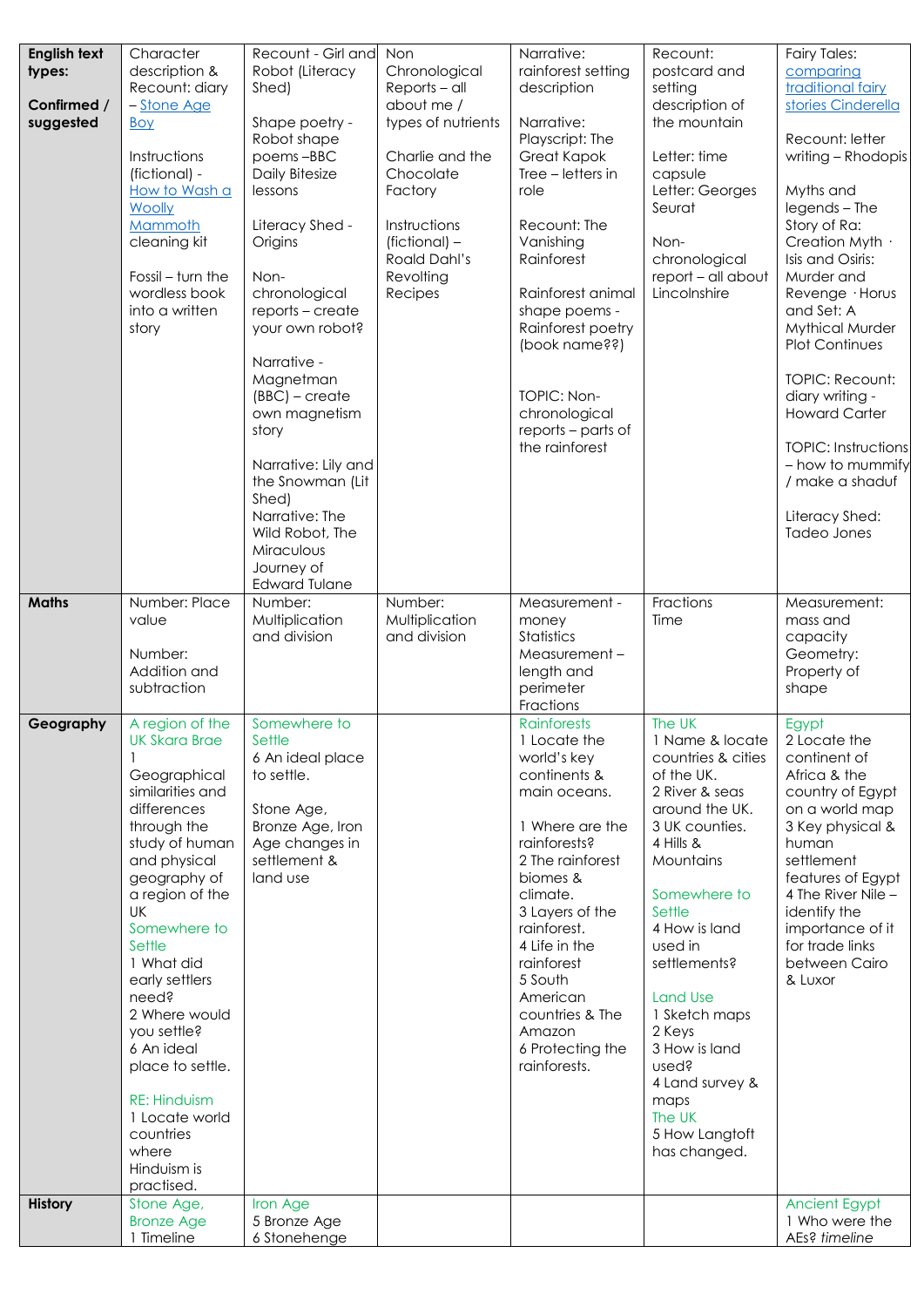|                | 2 Changes<br>through the<br>Stone Age<br>3 Surviving the<br>Stone Age -<br>hunter<br>gatherers<br>4 Skara Brae                                                                                                                                                                                                                           | 7 Iron Age:<br>hillforts                                                                                                                                                                                                                                                                                                                                                                                                                                                                                                                                                                                                                                                      |                                                                                                                                                                                                        |                                                                                                                                                                                                                                                                                                                                                                                                                                                                                                                                                                                                                                    |                                                                                                                                                                                                                                                                                                                                                                                                                                                                                  | 2 What was life<br>like in AE?<br>3 Mummies<br>4 Tutankhamun<br>5 AE writing<br>6 Egyptian Gods<br>NEEDED could<br>do through<br>English instead<br>as a non-chron<br>report                                                                                                                                                                                                                                                                                                                                                                        |
|----------------|------------------------------------------------------------------------------------------------------------------------------------------------------------------------------------------------------------------------------------------------------------------------------------------------------------------------------------------|-------------------------------------------------------------------------------------------------------------------------------------------------------------------------------------------------------------------------------------------------------------------------------------------------------------------------------------------------------------------------------------------------------------------------------------------------------------------------------------------------------------------------------------------------------------------------------------------------------------------------------------------------------------------------------|--------------------------------------------------------------------------------------------------------------------------------------------------------------------------------------------------------|------------------------------------------------------------------------------------------------------------------------------------------------------------------------------------------------------------------------------------------------------------------------------------------------------------------------------------------------------------------------------------------------------------------------------------------------------------------------------------------------------------------------------------------------------------------------------------------------------------------------------------|----------------------------------------------------------------------------------------------------------------------------------------------------------------------------------------------------------------------------------------------------------------------------------------------------------------------------------------------------------------------------------------------------------------------------------------------------------------------------------|-----------------------------------------------------------------------------------------------------------------------------------------------------------------------------------------------------------------------------------------------------------------------------------------------------------------------------------------------------------------------------------------------------------------------------------------------------------------------------------------------------------------------------------------------------|
| <b>Science</b> | <b>Rocks</b><br>1 Types of<br>Rocks<br>2 Grouping<br>Rocks<br><b>Fossils</b><br>3 Fantastic<br>Fossils<br>4 Mary Anning<br>Soils<br>5 Soil Formation<br>6 Soil Profiles                                                                                                                                                                  | Simple forces,<br>including<br>magnetism.<br>1 Pushes & pulls<br>2 Faster & slower<br>3 What is<br>magnetism?<br>What is<br>magnetic, what<br>isn't?<br>4 Magnet<br>strength<br>5 Magnetic<br>poles<br>6 Magnetism<br>observation                                                                                                                                                                                                                                                                                                                                                                                                                                             | Animals:<br>skeletons<br>3 Types of<br>skeleton<br>4 Naming bones<br>5 Functions of a<br>skeleton<br>6 Mighty muscles<br>Animals:<br>nutrition.<br>1 Types of<br>nutrition<br>2 Amount of<br>nutrition | Plants<br>1 Parts of plants<br>2 What do plants<br>need to grow<br>well?<br>3 Transport of<br>water<br>4 Parts of a<br>flower<br>5 Seed dispersal                                                                                                                                                                                                                                                                                                                                                                                                                                                                                  | Plants<br>6 Pollination &<br>fertilisation - look<br>at types of<br>pollination<br>7 Plant Life cycle<br>Sources of light:<br>shadows &<br>reflections.<br>1 Light & dark<br>2 Reflective<br>surfaces (torches<br>v mirrors)                                                                                                                                                                                                                                                     | Sources of light:<br>shadows &<br>reflections.<br>3 Mirrors (in the<br>tombs)<br>4 Sun safety<br>5 Making<br>shadows<br>6 Changing<br>shadows<br>7 Sun dials                                                                                                                                                                                                                                                                                                                                                                                        |
| Art & Design   | Colour<br>Cave paintings<br>- using<br>charcoal<br>Colour mixing<br>Flag Fen:<br>Creating own<br>paints from<br>natural<br>materials &<br>paint on<br>playground<br>Stonehenge<br>silhouette<br>artwork<br>- Colour mixing<br>- types of<br>brushes<br>- techniques<br>Sketching<br>Techniques for<br>achieving<br>shades and<br>detail. | Texture<br>- finer threads /<br>blanket stitch<br>Christmas<br>sewing?<br><b>Study Eric</b><br>Joyner's robot<br>and doughnut<br>artwork<br>Drawing<br>- different pencil<br>grades to create<br>robot drawings -<br>add in a cut out<br>donut! Create a<br>whole class<br>$display - see$<br>robot ideas.<br>Research<br>Clayton Bailey -<br>robot sculpture<br>Create robot<br>sculpture. Place<br>in the school<br>landscape and<br>take a photo.<br>Use photo to<br>paint in the style<br>Of Eric Joyner.<br>Research artist<br>Karl Egenberger<br>and find out<br>about the<br>techniques he<br>uses in his art.<br>Compare and<br>contrast<br>Egenberger and<br>Joyner. | Drawing<br>- Positive &<br>negative shapes:<br>bones: skull or<br>ribs<br>- Close<br>observation &<br>Pencil<br>experimentation<br>- initial sketches<br>of seasonal<br>vegetables                     | Pattern<br>- Study pattern in<br>the environment:<br>animal skins<br>- use ICT to<br>recreate<br>Drawing<br>- Pencil<br>experimentation<br>- initial sketches<br>as a prep for<br>Animal artwork:<br>choose 4<br>interesting<br>sections of the<br>animal & draw<br>using pastels<br>Colour X CURRIC<br>DT<br>Study Paul<br>Cezanne's fruit<br>artwork<br>-Create Cross<br>sectional fruit<br>artwork using<br>iPads / real fruit<br>chopped in half<br>to draw first<br>hand<br>- Colour wheel<br>- fruit symmetry<br>- types of<br>brushes<br>- techniques<br><b>UNUSED</b><br>Colour<br>Study<br>Rousseau'sjungle<br>art work & | Colour<br>Georges Seurat -<br>techniques<br>(apply colour<br>using dotting -<br>Georges Seurat<br>painted many<br>scenes using<br>pointillism.<br>Create own<br>landscape<br>paintings. This<br>technique also<br>works well using<br>digital art<br>programmes:<br>Pattern<br>- design<br>- using ICT<br>Colour<br>techniques<br>(apply colour<br>using scratching,<br>splashing)<br>Pattern<br>- pattern in the<br>environment<br>- make patterns<br>on a range of<br>surfaces | Form<br>Canopic jars<br>- Clay: Shape,<br>form, model &<br>construct<br>- plan & develop<br>- aesthetics<br>Printing<br>Tutankhamun /<br>hieroglyphs<br>- mono printing<br>- relief &<br>impressed<br>printing<br>- recording<br>texture / patterns<br>- colour mixing<br>through<br>overlapping<br>colour prints<br>(Dan Mather)<br>Colour<br>Monet's<br>Haystacks &<br>pyramid shadow<br>artwork<br>- Colour mixing<br>- types of<br>brushes<br>- techniques<br>Drawing<br>- accurate<br>drawings of<br>people (faces)<br>children of<br>Langtoft |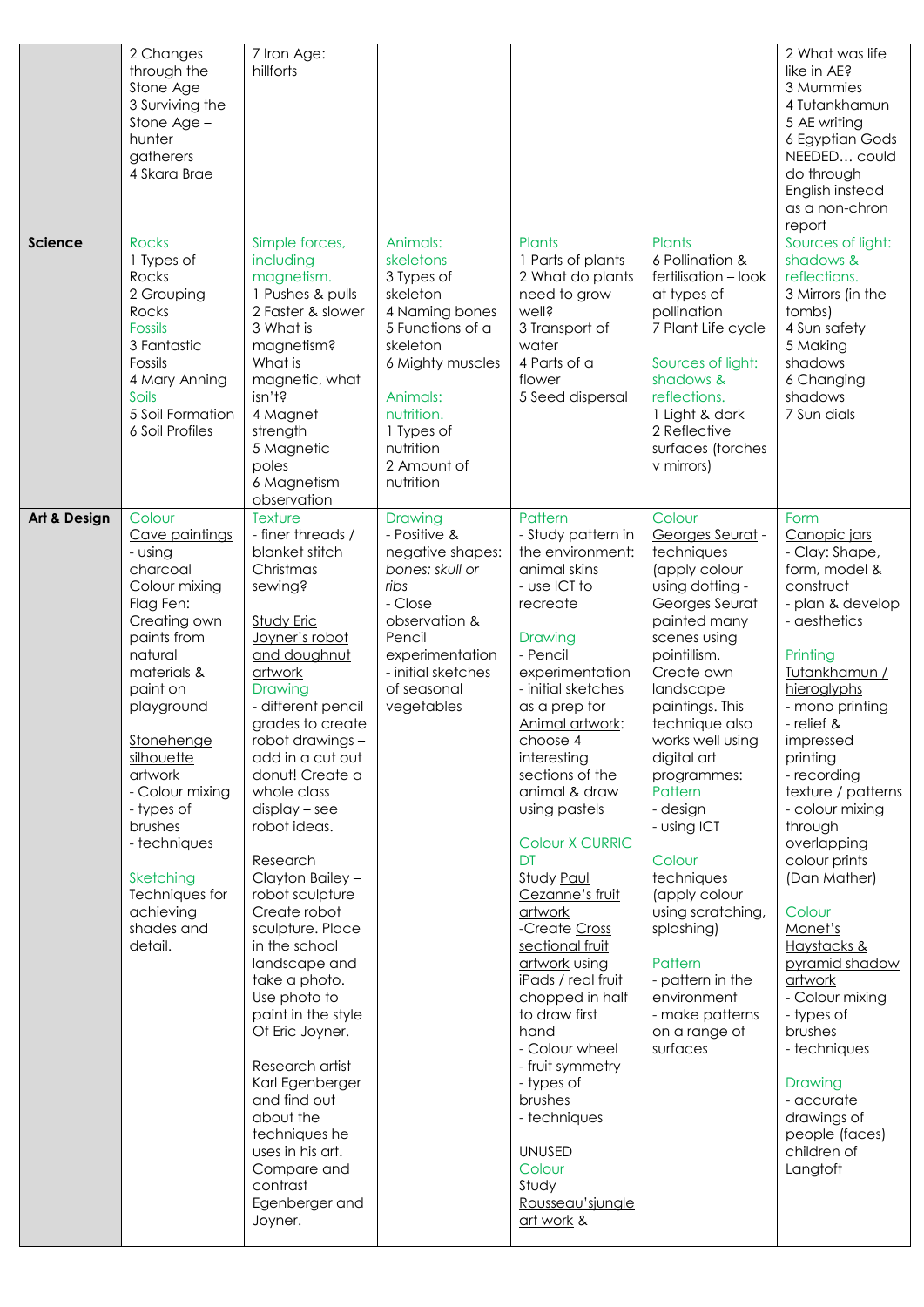|                |                                                                                                                         | <b>UNUSED</b><br>Form<br>Robots<br>- Shape, form,<br>model &<br>construct<br>- plan & develop<br>- understanding<br>of different<br>adhesives &<br>construction<br>methods<br>- aesthetics<br>Design and build<br>$a$ robot – use<br>magnets to build<br>a moving part. |                                                                                                                                                                                                                        | create vibrant<br>flowers<br>- Colour mixing<br>- types of<br>brushes<br>Colour<br>Study Nick<br>Gustafson's<br>animal_art work<br>- create a class<br>montage of a<br>rainforest animal                                                                                                                                                                  |                                                                                                  |                                                                                                                                                                                                                                  |
|----------------|-------------------------------------------------------------------------------------------------------------------------|-------------------------------------------------------------------------------------------------------------------------------------------------------------------------------------------------------------------------------------------------------------------------|------------------------------------------------------------------------------------------------------------------------------------------------------------------------------------------------------------------------|-----------------------------------------------------------------------------------------------------------------------------------------------------------------------------------------------------------------------------------------------------------------------------------------------------------------------------------------------------------|--------------------------------------------------------------------------------------------------|----------------------------------------------------------------------------------------------------------------------------------------------------------------------------------------------------------------------------------|
| Computing      | Animation-<br>iMotion - how<br>fossils are<br>formed.                                                                   | Desktop<br>publishing-<br>Mary Anning<br>non-<br>chronological<br>report.                                                                                                                                                                                               | Branching<br>databases-<br>defining<br>differences<br>between types<br>of plants and<br>animals.                                                                                                                       | Programming-<br>sequence in<br>music -<br>introduction to<br>Scratch                                                                                                                                                                                                                                                                                      | Computing and<br>computer<br>$systems -$<br>connecting<br>computers                              | Programming-<br>Events and<br>actions                                                                                                                                                                                            |
| <b>D&amp;T</b> | Structures<br>Shell structures<br>(including<br>computer-<br>aided design)                                              | <b>Textiles</b><br>2-D shape to 3-D<br>product<br>Christmas sewing                                                                                                                                                                                                      | Food<br>Healthy and<br>varied diet<br><b>Bakkavor fruit</b><br>salad design<br>Seasonality &<br>nutrition<br>1 To know that<br>fruit and<br>vegetables grow<br>in certain<br>seasons<br>2 Soup design<br>3 Soup making | Food<br>Healthy and<br>varied diet<br><b>Tropical food</b><br>1 Where does<br>our food come<br>from? Start to<br>know that food is<br>grown (such as<br>tomatoes, wheat<br>and potatoes),<br>reared (such as<br>pigs, chickens<br>and cattle) and<br>caught (such as<br>fish) in the UK,<br>Europe and the<br>wider world.<br>2 Tropical fruit<br>skewers | Levers and<br>shadufs<br>(linkages)<br>Rainbow Food<br>1 Rainbow Food<br>2 Tart making           | Simple<br>programming<br>and control                                                                                                                                                                                             |
| Spanish        | Getting to<br>know you<br>Hello & name<br>Who am I?<br>Numbers to 20                                                    | General<br>Conversation<br>Saying goodbye                                                                                                                                                                                                                               | All About Me<br>Instructions<br>Actions<br>Colours                                                                                                                                                                     | Body<br>Clothes                                                                                                                                                                                                                                                                                                                                           | Pets and animals                                                                                 | Food, drink,<br>hobbies and<br>sports                                                                                                                                                                                            |
| <b>Music</b>   | Let your spirit fly<br>- dimensions of<br>music (pulse,<br>rhythm, pitch<br>etc), singing<br>and playing<br>instruments | Glockenspiel<br>Stage 1 -<br>exploring and<br>developing<br>playing skills<br>through the<br>glockenspiel                                                                                                                                                               | Three Little Birds<br>(Reggae), The<br>Dragon song-<br>sing, play,<br>improvise and<br>compose.                                                                                                                        | Rainforest rain<br>body percussion<br>We listen closely<br>to the sounds of<br>the rainforest.<br>This leads to<br>recreating<br>imagined sounds<br>composing using<br>vocal,<br>percussion or a<br>combination of<br>pieces, using the<br>pictures of the<br>rainforest as the<br>score.                                                                 | <b>Bringing Us</b><br>Together - Disco<br>song about<br>friendship,<br>peace, hope<br>and unity. | Ancient Egyptian<br>music<br>and<br>dance<br>Reflect, Rewind<br>and Replay -<br>revisiting songs<br>and musical<br>activities, a<br>context for the<br>History of Music<br>and the<br>beginnings of<br>the Language of<br>Music. |